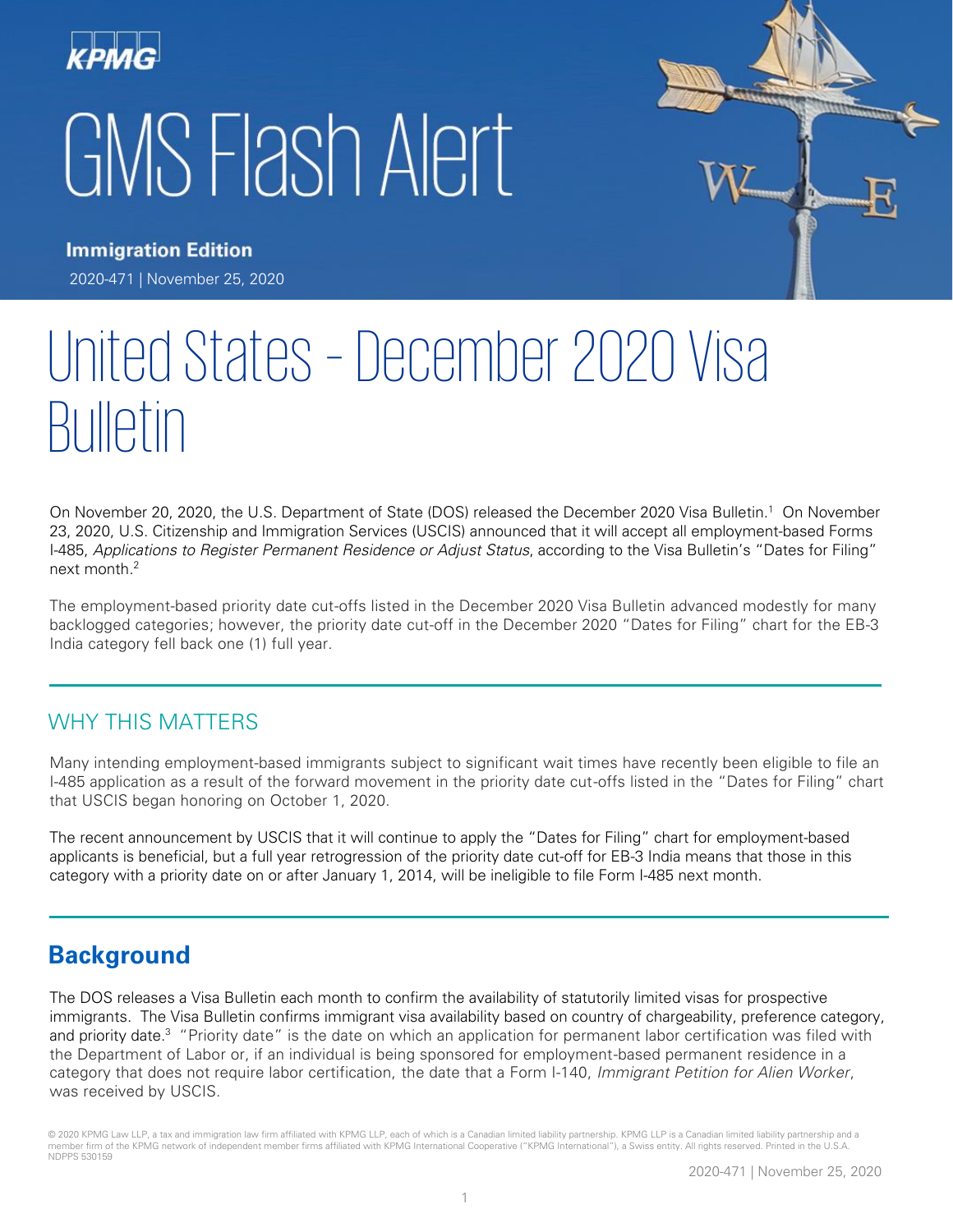The priority date cut-offs reflected in the Visa Bulletin and USCIS' confirmation of which date chart will apply dictate eligibility to file a Form I-485 in a given month. In order to be eligible to submit a Form I-485, an intending immigrant must have a priority date that is earlier than the applicable cut-off date listed in whichever chart USCIS is honoring from the monthly Visa Bulletin that is currently in effect.

Even if USCIS confirms that the "Dates for Filing" chart will be applied during a particular month to determine eligibility to file a Form I-485, the "Final Action Dates" chart determines who is eligible to have a Form I-485 adjudicated by USCIS. In other words, simply submitting a Form I-485 does not mean that it will be promptly processed by USCIS, since the "Dates for Filing" chart cut-offs govern the timeframe within which an I-485 applicant will be granted permanent resident status.

# **Employment-Based Preference Categories**

The priority date cut-offs under the "Dates for Filing" chart for employment-based immigrant visas in December 2020 are below:

- EB-1: Cut-off dates for India and the People's Republic of China ("China") moved forward by two (2) months to November 1, 2020. All other countries remain current.
- EB-2: The cut-off date applicable to India is still May 15, 2011, and China's cut-off date remains at October 1, 2016. All other countries remain current.
- EB-3 Professionals and Skilled Workers: India's cut-off date retrogressed by one (1) full year to January 1, 2014, while China's cut-off date is still June 1, 2018. All other countries remain current.
- EB-3 Other workers: As with EB-3 Professionals and Skilled Workers, India's cut-off date retrogressed one full year to January 1, 2014, while China's cut-off date is still May 1, 2009. All other countries remain current.
- EB-4: The cut-off date for El Salvador, Guatemala, and Honduras advanced three (3) months to May 1, 2018, while all other countries will remain current.
- EB-5: The cut-off date for China will remain at December 15, 2015. All other countries will still be current.

The "Final Action" priority date cut-offs for employment-based immigrant visas next month are as follows:

- EB-1: Cut-off dates for China and India advanced by four (4) months to April 1, 2019. All other countries remain current.
- EB-2: All countries of chargeability remain current, except for China and India. China advanced by nine (9) days to May 1, 2016, and India moved forward nine (9) days to October 1, 2009.
- EB-3 Professionals and Skilled Workers: The cut-off date for China advanced one (1) month to November 1, 2017, and the cut-off date for India moved ahead 14 days to March 15, 2010. All other countries remain current.
- EB-3 Other Workers: All countries are current, except for China and India. China advanced approximately six (6) weeks to February 15, 2009, while India advanced by fourteen (14) days to March 15, 2010.
- EB-4: All countries of chargeability remain current, except Mexico, El Salvador, Guatemala, and Honduras. Mexico is now subject to a cut-off date of November 22, 2018, while a new cut-off date of February 1, 2018 applies to El Salvador, Guatemala, and Honduras.
- EB-5: The cut-off date for China remains at August 15, 2015, while the cut-off date for Vietnam advanced by 15 days to September 1, 2017. All other countries remain current.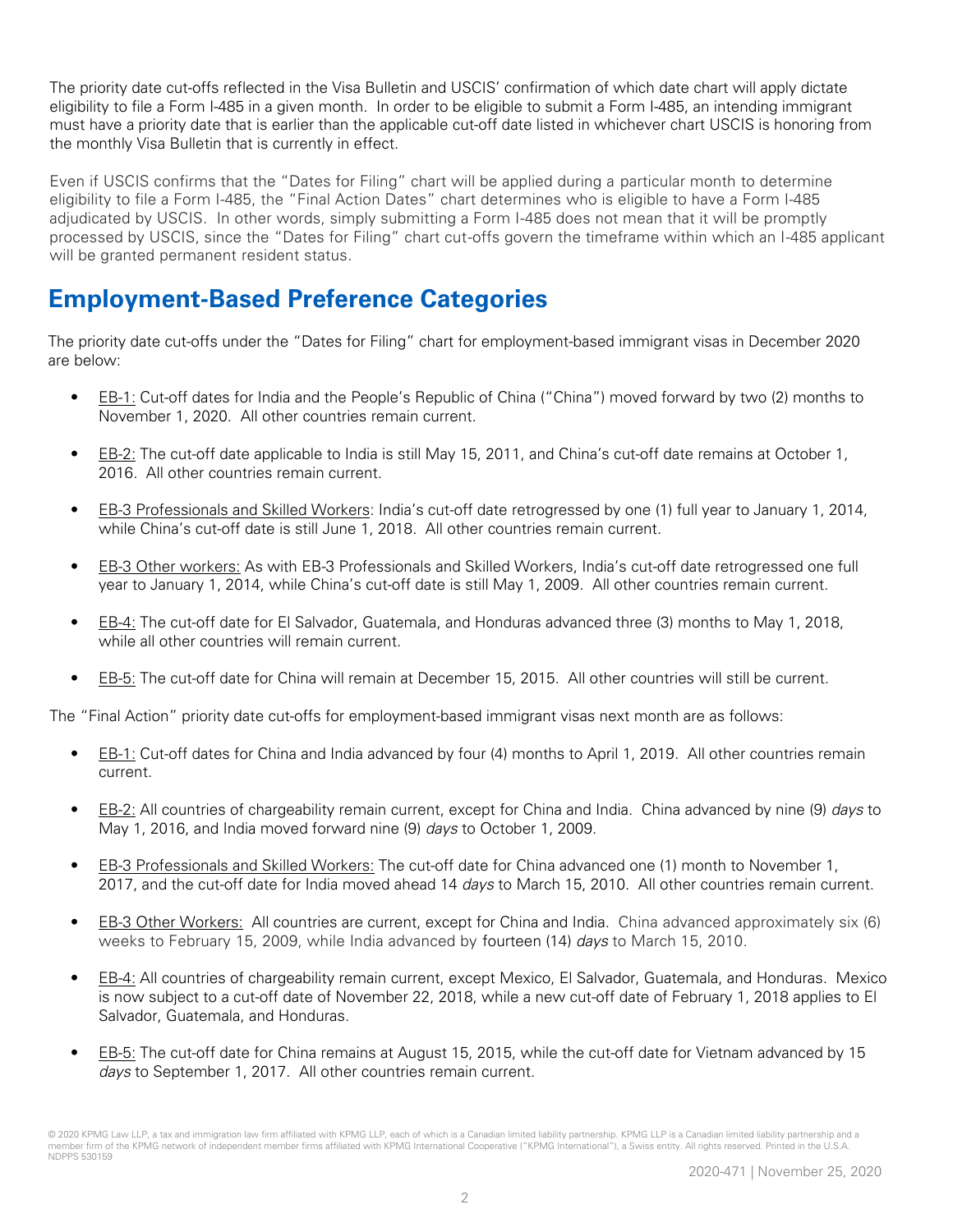The EB-4 Non-Minister Religious Worker and EB-5 Regional Center programs are only available through to December 11, 2020. Unless Congress authorizes these programs to continue beyond this date, immigrant visas in the EB-4 Non-Minister Religious Worker and EB-5 Regional Center subcategories will become unavailable. The EB-5 Non-Regional Center program will not be affected.

## KPMG NOTE

KPMG LLP Law in Canada monitors the U.S. State Department's Visa Bulletins closely. We will endeavor to keep readers of GMS Flash Alert posted on any important developments as and when they occur.

## FOOTNOTES:

- 1 See, U.S. Department of State [website.](https://travel.state.gov/content/travel/en/legal/visa-law0/visa-bulletin/2021/visa-bulletin-for-november-2020.html)
- 2 See the "[Adjustment of Status Filing Charts from the Visa Bulletin](https://www.uscis.gov/green-card/green-card-processes-and-procedures/visa-availability-priority-dates/adjustment-of-status-filing-charts-from-the-visa-bulletin)" page on the USCIS website.
- 3 For our prior coverage of the November 2020 Visa Bulletin, see GMS *[Flash Alert](https://home.kpmg/xx/en/home/insights/2020/11/flash-alert-2020-443.html)* 2020-443 *(2 November 2020).*
- 4 See, U.S. Department of State [website.](https://travel.state.gov/content/travel/en/legal/visa-law0/visa-bulletin/2021/visa-bulletin-for-november-2020.html)

\* \* \* \*